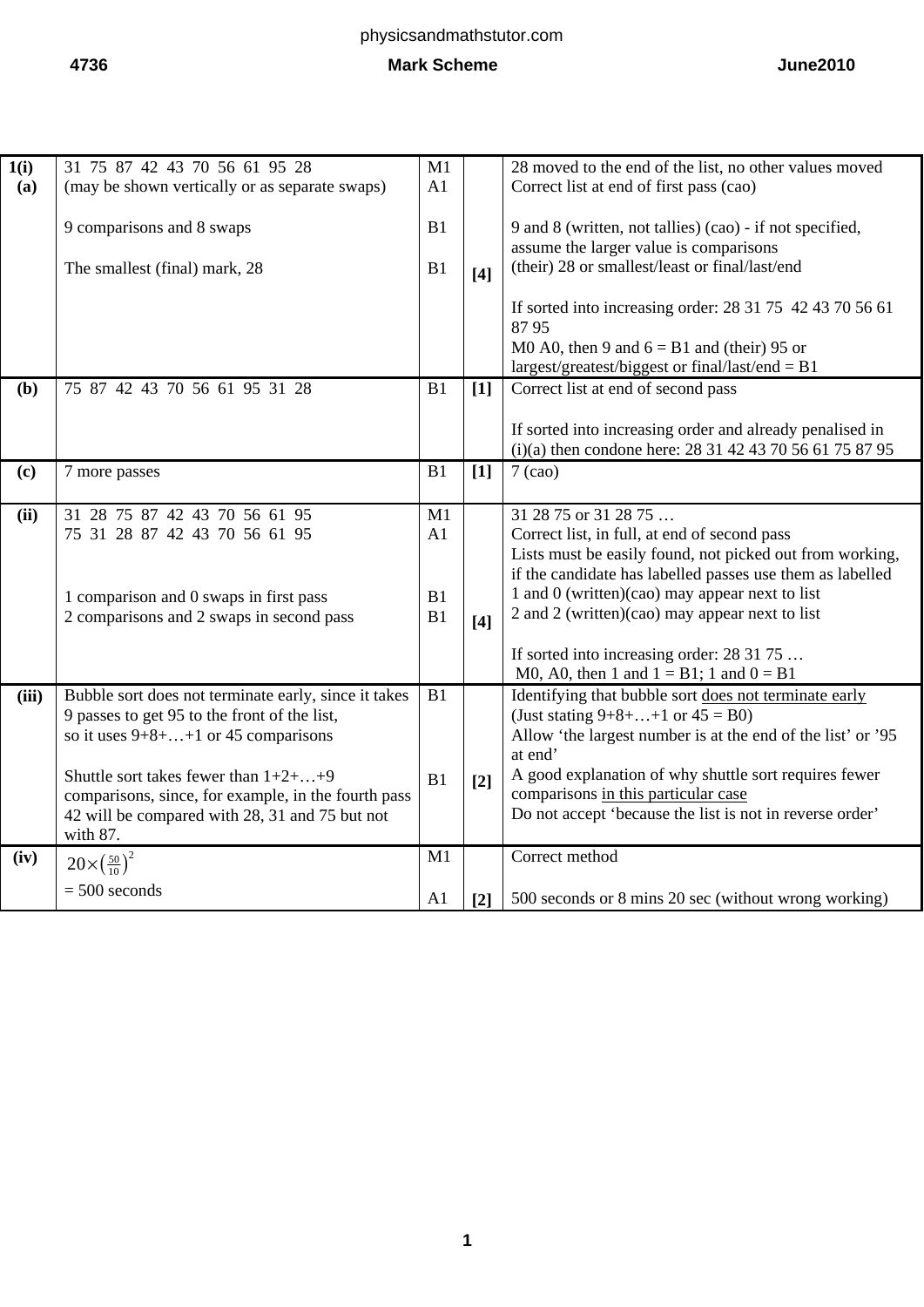| 2(i)        | Cannot have an odd number of odd nodes                                                                                                                                                                                                                                                          | B1                         | $[1]$             | Sum of orders must be even                                                                                                                                                                                                                      |
|-------------|-------------------------------------------------------------------------------------------------------------------------------------------------------------------------------------------------------------------------------------------------------------------------------------------------|----------------------------|-------------------|-------------------------------------------------------------------------------------------------------------------------------------------------------------------------------------------------------------------------------------------------|
|             | Odd vertices come in pairs                                                                                                                                                                                                                                                                      |                            |                   | Sum of orders is 9 so 4.5 arcs (which is impossible)                                                                                                                                                                                            |
| (ii)        | eg                                                                                                                                                                                                                                                                                              | M1<br>A1                   | $\lceil 2 \rceil$ | A diagram showing a graph with four vertices that is<br>not connected and not simple<br>Vertices have orders 1, 2, 3, 4                                                                                                                         |
|             | Many other correct possibilities                                                                                                                                                                                                                                                                |                            |                   |                                                                                                                                                                                                                                                 |
| (iii)       | The vertex of order 4 needs to connect to four<br>other vertices, but there are only three other<br>vertices available, so one vertex must be joined<br>twice or the vertex of order 4 is connected to<br>itself. Hence the graph cannot be simple                                              | M1<br>A1                   | $\lceil 2 \rceil$ | Specifically identifying that the problem is with the vertex<br>of order 4<br>Explaining why the graph cannot be simple (either reason)<br>and stating that simple cannot be achieved                                                           |
|             |                                                                                                                                                                                                                                                                                                 |                            |                   | Ignore any claims about whether or not the graph is<br>connected                                                                                                                                                                                |
| (iv)<br>(a) | Each vertex of order 4 connects to each of the<br>others, since graph is simple. Hence the other two<br>vertices must have order (at least) 3.<br>But Eulerian, so all must have order 4.                                                                                                       | B1                         | $[1]$             | Any reasonable explanation, but not just a diagram of a<br>specific case<br>'the other two must be odd but they can't because<br>Eulerian' is not enough<br>Note: the graph has five vertices                                                   |
| (b)         | Graph is Eulerian - so each vertex order is even;<br>simple - so no vertex has order more than 4; and<br>connected - so no vertex has order 0. Hence each<br>vertex has order either 2 or 4. But cannot have 3<br>or 4 vertices of order 4. So must have $0, 1, 2$ or 5<br>vertices of order 4. | B1<br>M1<br>A <sub>1</sub> | $[3]$             | Explaining why there are only four such graphs<br>Or list all the possibilities (eg 22222 42222 44222<br>44444)<br>Any two correct (note: must be simply connected and<br>Eulerian)<br>All four correct and no extras (apart from topologically |
|             |                                                                                                                                                                                                                                                                                                 |                            |                   | equivalent variations)                                                                                                                                                                                                                          |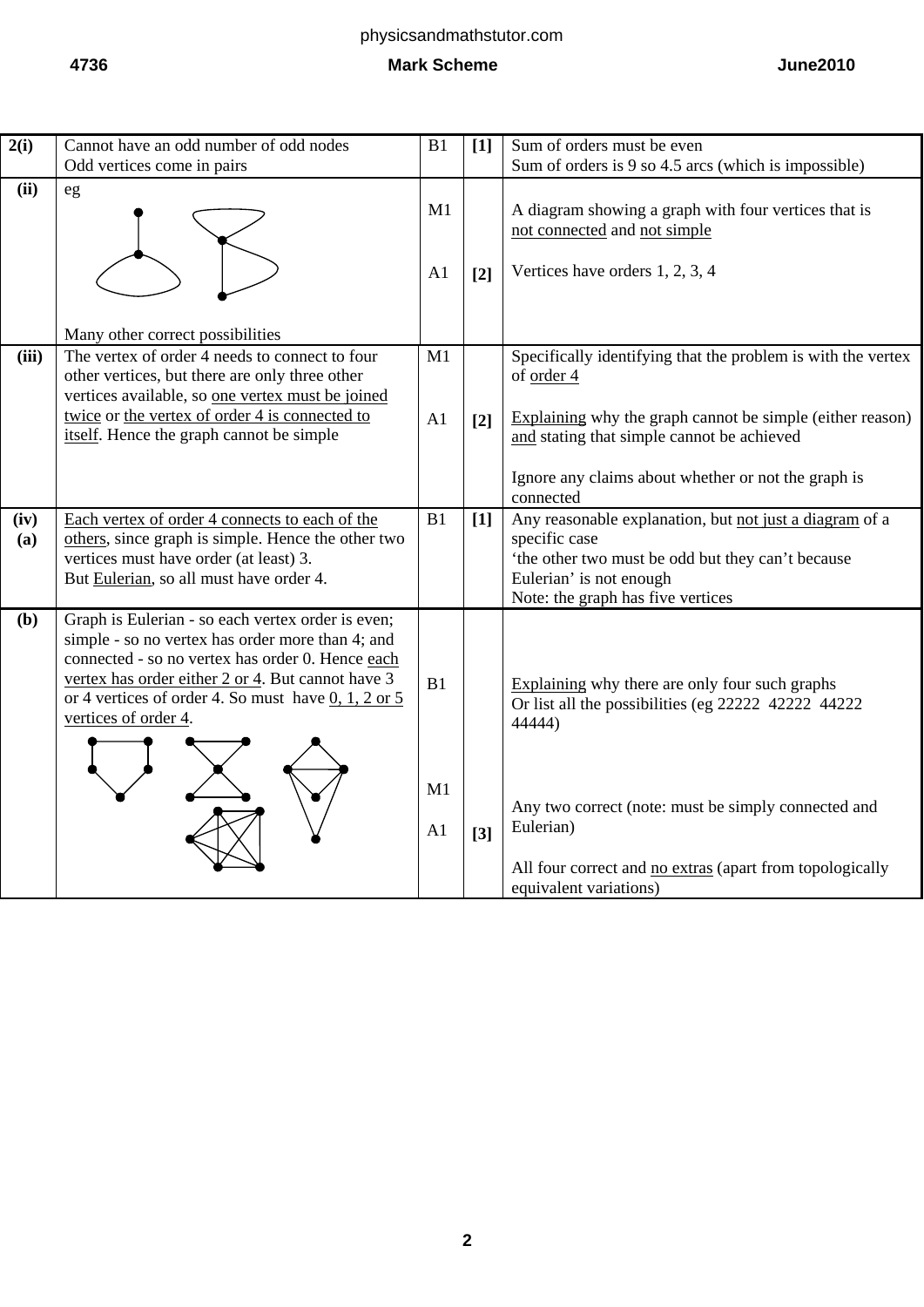| 3(i)  | $y \geq x$<br>$x \geq 0$<br>$y \le 7 - \frac{2}{3}x$                                                                                                                                      | M1<br>M1<br>A1             | $[3]$             | Boundaries $y = x$ and $x = 0$ in any form (may be shown as<br>an equality or an inequality with inequality sign wrong)<br>Boundary $2x + 3y = 21$ in any form<br>All inequalities correct (and any extras do not affect the<br>feasible region)                                                                    |
|-------|-------------------------------------------------------------------------------------------------------------------------------------------------------------------------------------------|----------------------------|-------------------|---------------------------------------------------------------------------------------------------------------------------------------------------------------------------------------------------------------------------------------------------------------------------------------------------------------------|
| (ii)  | $(0, 7) \Rightarrow 42$<br>$(4.2, 4.2) \Rightarrow 29.4$ or $\left(\frac{21}{5}, \frac{21}{5}\right) \Rightarrow \frac{147}{5}$<br>At optimum, $x = 0$ and $y = 7$<br>$P_1 = 42$          | M1<br>A <sub>1</sub><br>A1 | $\lceil 3 \rceil$ | Substantially correct attempt at testing vertices (at least<br>one vertex apart from $(0, 0)$ or using a line of constant<br>profit (may be implied)<br>Accept $(0, 7)$ identified $(cao)$<br>42 (stated) (cao) NOT deduced from earlier working,<br>unless identified                                              |
| (iii) | (4.2, 4.2)<br>$P_k = 4.2(k+6)$ or $4.2k+25.2$                                                                                                                                             | B1<br>B <sub>1</sub>       | $[2]$             | cao<br>cao                                                                                                                                                                                                                                                                                                          |
| (iv)  | Compare $kx + 6y$ with boundary $2x + 3y$<br>or algebraically, $4.2(k+6)$ with 42<br>or $-\frac{k}{6}$ with $-\frac{2}{3}$<br>$\Rightarrow k < 4$<br>$k \leq 4$ or $k < 4$ implies M1, A1 | M1<br>A1                   | $[2]$             | Algebraically or using line, <u>or implied</u> (allow $=$ here)<br>Accept $k < 4$<br>No need to say that $k > 0$ , but candidates may also say $k > 0$<br>$\Omega$<br>or $k \geq 0$<br>Note: k is continuous, so answers such as ' $k = 1, 2, 3, 4$ ' or<br>$k = 1, 2, 3$ , with no other working, would get M1, A0 |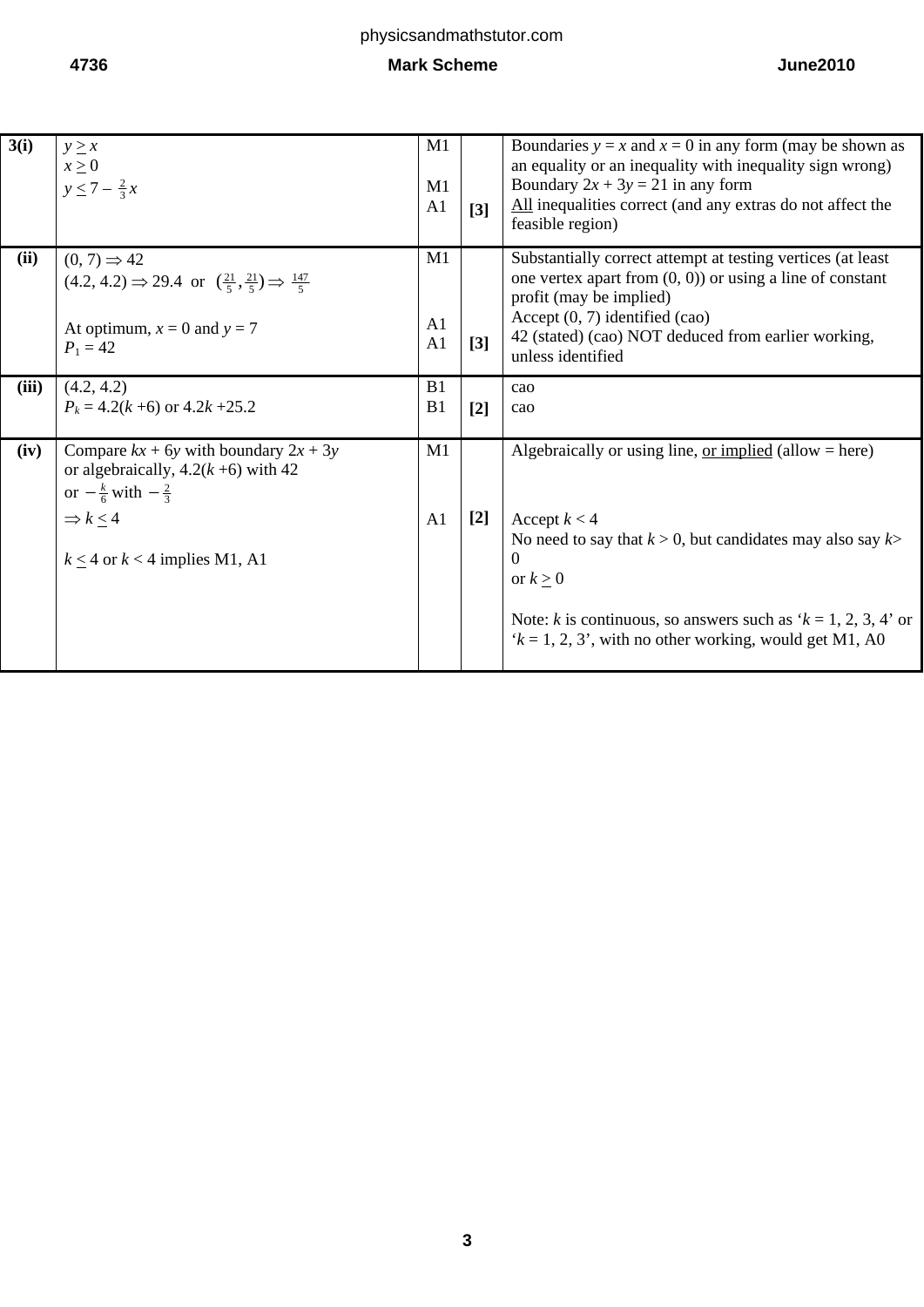#### **4736 Mark Scheme June2010**

| 4(i)  | 1.1<br>6<br>1.1<br>$\cal E$<br>0.6<br>$\mathbf{2}$<br>5 <br>0.8<br>0.5<br>3 <sup>7</sup><br>$\overline{0}$<br>1<br>0.6<br>0.5<br>0.8<br>$\boldsymbol{D}$<br>$\boldsymbol{B}$<br>$\boldsymbol{A}$<br>$\boldsymbol{F}$<br>0.7<br>1.25<br>$\overline{4}$<br>$\boldsymbol{G}$<br>$\mathcal{C}$<br>1.7<br>1.25<br>0.7<br>Route: $A - B - D - F - G$ | M1<br>A <sub>1</sub><br>B1<br>B1<br>B1 | [5]              | 1.7 shown as a temporary label at $G$<br>All temporary labels correct with no extras (may not have<br>written temporary label when it becomes permanent)<br>All permanent labels correct (cao)<br>Order of labelling correct (cao)<br>This route written down (not reversed) (cao) |
|-------|------------------------------------------------------------------------------------------------------------------------------------------------------------------------------------------------------------------------------------------------------------------------------------------------------------------------------------------------|----------------------------------------|------------------|------------------------------------------------------------------------------------------------------------------------------------------------------------------------------------------------------------------------------------------------------------------------------------|
| (ii)  | Route Inspection problem                                                                                                                                                                                                                                                                                                                       | B1                                     | $[1]$            | Accept Chinese postman                                                                                                                                                                                                                                                             |
|       |                                                                                                                                                                                                                                                                                                                                                |                                        |                  | Allow 'postman', 'postman route', but not just                                                                                                                                                                                                                                     |
|       |                                                                                                                                                                                                                                                                                                                                                |                                        |                  | 'inspection'                                                                                                                                                                                                                                                                       |
| (iii) | $CD (CBD) = 0.3, DG (DFG) = 0.65,$                                                                                                                                                                                                                                                                                                             | M1                                     |                  | Any one of these seen (explicitly or as part of a<br>calculation)                                                                                                                                                                                                                  |
|       | $CG (CBDFG) = 0.95$                                                                                                                                                                                                                                                                                                                            | A <sub>1</sub>                         |                  | All three of these seen (explicitly or as parts of                                                                                                                                                                                                                                 |
|       |                                                                                                                                                                                                                                                                                                                                                |                                        |                  | calculations)                                                                                                                                                                                                                                                                      |
|       | $CD (CBD)$ and $FG = 0.75$                                                                                                                                                                                                                                                                                                                     | M1                                     |                  | Or either of these with $AB$ to give 1.25 or 1.55                                                                                                                                                                                                                                  |
|       | or CD (CBD) and EG (EFG) = $1.05$                                                                                                                                                                                                                                                                                                              |                                        |                  | respectively                                                                                                                                                                                                                                                                       |
|       | Length = $3.7 + 0.5 + 0.3 + 0.75$                                                                                                                                                                                                                                                                                                              | M1                                     |                  | Adding their 0.75 to 3.7 or their 0.75 to $3.7 + 0.5 + 0.3$                                                                                                                                                                                                                        |
|       | $= 5.25$ km                                                                                                                                                                                                                                                                                                                                    | A <sub>1</sub>                         |                  | (cao) units not needed                                                                                                                                                                                                                                                             |
|       |                                                                                                                                                                                                                                                                                                                                                |                                        | $\left[5\right]$ | 5.25 implies M1, M1 A1, irrespective of working                                                                                                                                                                                                                                    |
| (iv)  | $B-D-F-G-C-B$                                                                                                                                                                                                                                                                                                                                  | B1                                     |                  | cao                                                                                                                                                                                                                                                                                |
|       | $1.9 \mathrm{km}$                                                                                                                                                                                                                                                                                                                              | B1                                     | $[2]$            | 1.9 (cao) irrespective of method                                                                                                                                                                                                                                                   |
|       |                                                                                                                                                                                                                                                                                                                                                |                                        |                  |                                                                                                                                                                                                                                                                                    |
| (v)   | [TREE]                                                                                                                                                                                                                                                                                                                                         | B1                                     |                  | Correct tree drawn                                                                                                                                                                                                                                                                 |
|       | Vertices added in order BDCF or BDFC<br>Arcs added in order BD, BC, DF or BD, DF, BC                                                                                                                                                                                                                                                           | B1                                     |                  | A valid order of adding vertices or a valid order of adding                                                                                                                                                                                                                        |
|       | Two shortest arcs from G total $0.45 + 0.65 = 1.1$                                                                                                                                                                                                                                                                                             | M1                                     |                  | arcs<br>$0.45$ and $0.65$ , or total 1.1 (may be implied from 1.6)                                                                                                                                                                                                                 |
|       | Lower bound = $0.5 + 1.1 = 1.6$ km                                                                                                                                                                                                                                                                                                             | A1                                     |                  | 1.6 (cao) units not needed                                                                                                                                                                                                                                                         |
|       |                                                                                                                                                                                                                                                                                                                                                |                                        |                  | 1.6 implies M1, A1                                                                                                                                                                                                                                                                 |
|       |                                                                                                                                                                                                                                                                                                                                                |                                        |                  |                                                                                                                                                                                                                                                                                    |
|       |                                                                                                                                                                                                                                                                                                                                                |                                        | $[4]$            |                                                                                                                                                                                                                                                                                    |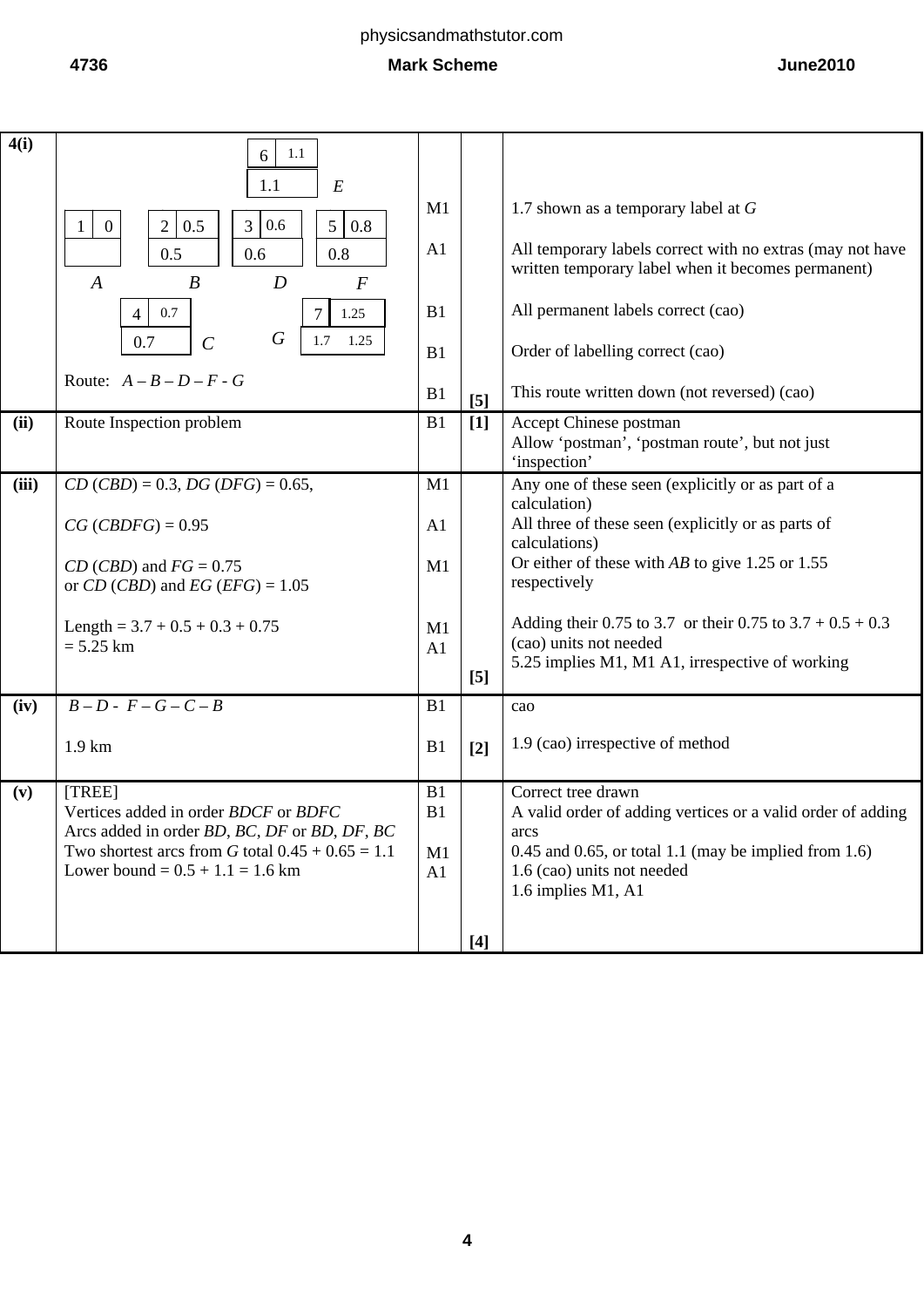| 5(i) | $600x + 800y + 500z \le 5000$                                                                                                                                         | M1             |       | Correct inequality, allow $<$ for M mark only             |
|------|-----------------------------------------------------------------------------------------------------------------------------------------------------------------------|----------------|-------|-----------------------------------------------------------|
|      | $\Rightarrow 6x + 8y + 5z < 50$                                                                                                                                       | A1             |       | Correct fully simplified form (cao)                       |
|      |                                                                                                                                                                       |                |       |                                                           |
|      | $120x + 80y + 120z \le 800$                                                                                                                                           | M1             |       | Correct inequality, allow $<$ for M mark only             |
|      |                                                                                                                                                                       |                |       |                                                           |
|      | $\Rightarrow$ 3x + 2y + 3z $\leq$ 20                                                                                                                                  | A <sub>1</sub> | $[4]$ | Correct fully simplified form (cao)                       |
|      |                                                                                                                                                                       |                |       |                                                           |
|      | May use slack variables, provided they also                                                                                                                           |                |       | If slack variable form used and fully simplified but      |
|      | specify slack variables non-negative                                                                                                                                  |                |       | without specifying that slack variables are non-negative, |
|      | eg $6x + 8y + 5z + t = 50$ , $t \ge 0 = M1$ , A1                                                                                                                      |                |       | SC M1 A0 for each                                         |
| (ii) |                                                                                                                                                                       |                |       |                                                           |
|      | <b>RHS</b><br>$\boldsymbol{P}$<br>$\ensuremath{\mathnormal{Z}}$<br>$\boldsymbol{\mathcal{U}}$<br>$\boldsymbol{\mathcal{X}}$<br>$\mathcal{V}$<br>$\boldsymbol{S}$<br>t | M1             |       | Objective row correct and three slack variables used      |
|      | $\overline{0}$<br>$-100$<br>$-40$<br>$-120$<br>$\overline{0}$<br>1<br>$\overline{0}$<br>$\theta$                                                                      |                |       |                                                           |
|      | $\overline{0}$<br>12<br>20<br>15<br>$\mathbf{0}$<br>60<br>1<br>$\overline{0}$                                                                                         | A1             |       |                                                           |
|      |                                                                                                                                                                       |                |       | Three constraint rows correct (ft (i), if reasonable)     |
|      | 8<br>5<br>50<br>$\overline{0}$<br>$\mathbf{1}$<br>$\mathbf{0}$<br>$\overline{0}$<br>6                                                                                 |                |       | Accept variations in order of rows and columns            |
|      | $\overline{3}$<br>$\overline{2}$<br>$\overline{3}$<br>20<br>$\overline{0}$<br>$\overline{0}$<br>$\overline{0}$                                                        |                |       | Condone $P$ column missing here                           |
|      |                                                                                                                                                                       |                |       |                                                           |
| (ii) |                                                                                                                                                                       |                |       |                                                           |
|      | $60 \div 15 = 4$ , $50 \div 5 = 10$ , $20 \div 3 = 6\frac{2}{3}$                                                                                                      |                |       |                                                           |
|      |                                                                                                                                                                       | B1             |       | Correct pivot choice from their $z$ column                |
|      | Pivot on the 15 in the z column                                                                                                                                       |                |       |                                                           |
|      | New row $2 = row 2 \div 15$                                                                                                                                           | M1             |       | Correct method for their pivot row seen (or implied from  |
|      |                                                                                                                                                                       |                |       | correct row in tableau if no attempt seen)                |
|      | New row $1 = row 1 + 120 \times new row 2$                                                                                                                            |                |       |                                                           |
|      | New row $3 = row 3 - 5 \times new row 2$                                                                                                                              | A1             |       | Correct method for their three other rows seen as a       |
|      | New row $4 = row 4 - 3 \times new row 2$                                                                                                                              |                |       | formula                                                   |
|      |                                                                                                                                                                       |                |       |                                                           |
|      | <b>RHS</b><br>$\boldsymbol{P}$<br>$\boldsymbol{S}$<br>$\boldsymbol{u}$<br>$\mathcal{V}$<br>$\mathcal{Z}$<br>t<br>$\mathcal{X}$                                        |                |       | Iterate to get a tableau with exactly four basis columns  |
|      | $\overline{0}$<br>120<br>8<br>$\mathbf{0}$<br>$-4$<br>$\mathbf{0}$<br>$\mathbf{1}$<br>480                                                                             | M1             |       | and non-negative entries in final column, in which the    |
|      |                                                                                                                                                                       |                |       | value of the objective has not decreased                  |
|      | $rac{4}{5}$<br>$\frac{1}{15}$<br>$1\frac{1}{3}$<br>$\overline{0}$<br>$\mathbf{1}$<br>$\overline{0}$<br>$\boldsymbol{0}$<br>4                                          |                |       |                                                           |
|      | $1\frac{1}{3}$<br>$-\frac{1}{3}$<br>$\overline{2}$<br>$\overline{0}$<br>$\mathbf{0}$<br>$\overline{0}$<br>30<br>1                                                     |                |       | Values in final column correct (follow through)           |
|      |                                                                                                                                                                       | A <sub>1</sub> |       |                                                           |
|      | $rac{3}{5}$<br>$-\frac{1}{5}$<br>$-2$<br>$\overline{0}$<br>$\overline{0}$<br>$\Omega$<br>8<br>1                                                                       |                |       |                                                           |
|      |                                                                                                                                                                       |                |       |                                                           |
|      |                                                                                                                                                                       |                |       |                                                           |
|      |                                                                                                                                                                       |                |       |                                                           |
|      |                                                                                                                                                                       | B1             |       | Correct pivot choice for their second iteration           |
|      | $4 \div \frac{4}{5} = 5$ , $30 \div 2 = 15$ , $8 \div \frac{3}{5} = 13\frac{1}{3}$                                                                                    |                |       |                                                           |
|      | Pivot on the $\frac{4}{5}$ in the <i>x</i> column                                                                                                                     |                |       |                                                           |
|      |                                                                                                                                                                       |                |       |                                                           |
|      | New row 2 = row 2 $\div \frac{4}{5}$                                                                                                                                  | M1             |       | Correct method for their pivot row seen (or implied from  |
|      |                                                                                                                                                                       |                |       | correct row in tableau if no attempt seen)                |
|      | New row $1 = row 1 + 4 \times new row 2$                                                                                                                              | A <sub>1</sub> |       | Correct method for their three other rows seen as a       |
|      | New row $3 = row 3 - 2 \times new row 2$                                                                                                                              |                |       | formula                                                   |
|      | New row $4 = \text{row } 4 - \frac{3}{5} \times \text{new row } 2$                                                                                                    |                |       |                                                           |
|      |                                                                                                                                                                       |                |       |                                                           |
|      | <b>RHS</b>                                                                                                                                                            | M1             |       | Iterate to get a tableau with exactly four basis columns  |
|      | $\ensuremath{\mathnormal{Z}}$<br>$x \ y$<br>$\boldsymbol{S}$<br>t<br>$\boldsymbol{u}$                                                                                 |                |       | and non-negative entries in final column, in which the    |
|      | $126\frac{2}{3}$<br>$8\frac{1}{3}$<br>$\overline{0}$<br>5 <sup>5</sup><br>$\mathbf{0}$<br>500<br>$\overline{0}$                                                       |                |       | value of the objective has not decreased                  |
|      | $1\frac{1}{4}$<br>$\frac{1}{12}$<br>$1\frac{2}{3}$                                                                                                                    |                |       |                                                           |
|      | $\boldsymbol{0}$<br>$\overline{0}$<br>$\overline{0}$<br>5                                                                                                             |                |       |                                                           |
|      | $-2\frac{1}{2}$<br>$-\frac{1}{2}$<br>$-2$<br>$\overline{0}$<br>$\overline{0}$<br>20<br>$\overline{0}$<br>1                                                            | A <sub>1</sub> |       | Values in final column correct (follow through)           |
|      | $-\frac{3}{4}$<br>$-\frac{1}{4}$                                                                                                                                      |                |       |                                                           |
|      | $-3$<br>$\boldsymbol{0}$<br>$\mathfrak{S}$<br>$\overline{0}$<br>$\overline{0}$                                                                                        |                |       |                                                           |